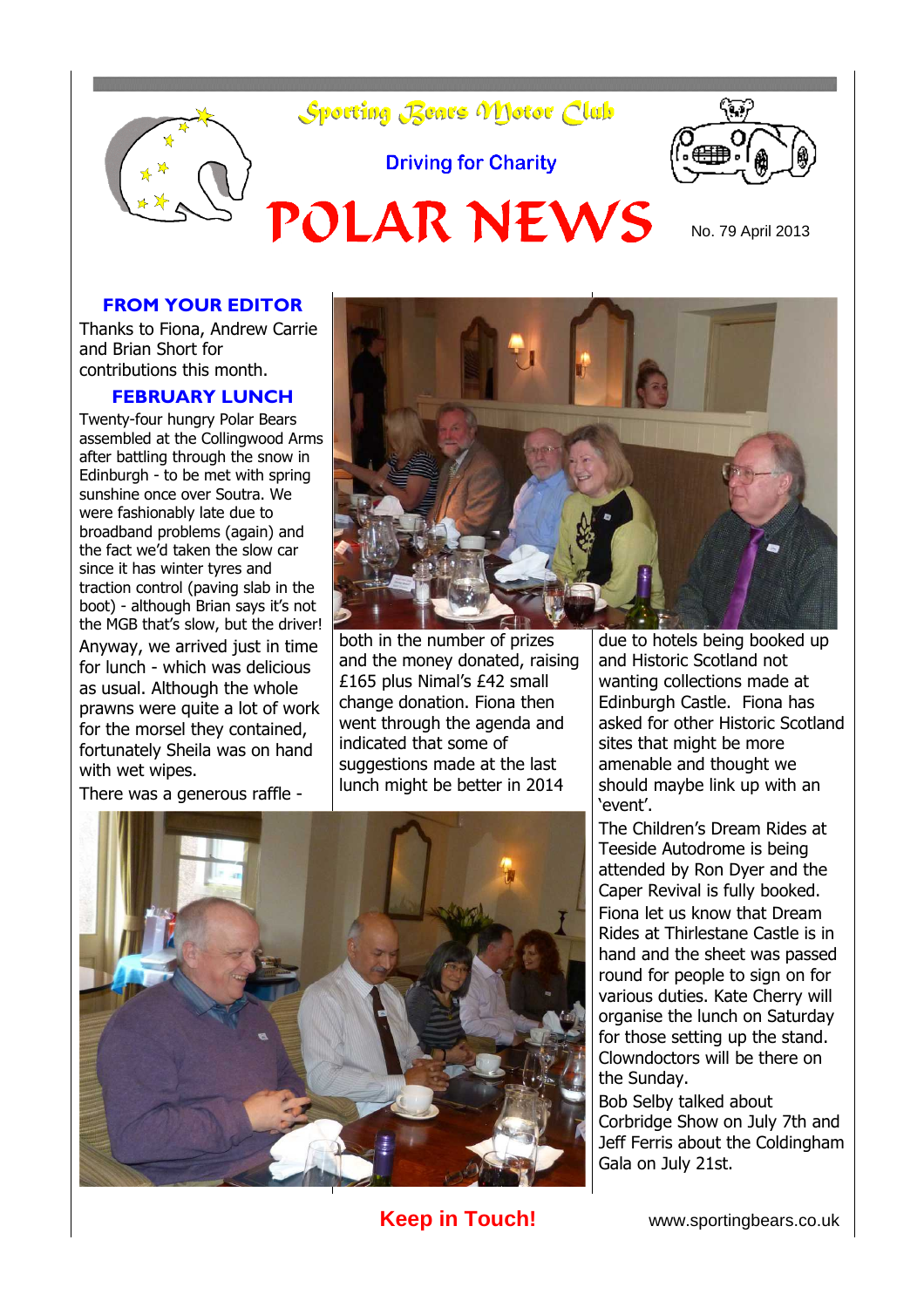Fiona suggested the Bo'ness Hillclimb Revival on September 8th as a possible venue. Helen let people know what the event was like and it was decided to set up a stand there as Falkirk Council has 'okayed' rehoming bears!

The Army Benevolent Fund received £300 from the Xmas raffle. It was also thought that posting the NEC Dream Rides cheques wasn't the best way of doing things - a presentation gives publicity for both the charity and the Sporting Bears. Brian S thought we should do more things involving kids - even just taking the cars and letting them see them/sit in them.

The Sporting Bears AGM - the club's documentation is to be centralised and dated and the club liability insurance has been increased. There was also discussion on the direction the club is taking - we don't want too many Dream Rides events at the expense of smaller, social events. New members will be asked what they think. Membership of the club is currently at 536, with 133 new members and 60 lost. The Polar Bears have had two new members this year.

#### **BIRTHDAY BOY**

Congratulations to Jeff Ferris on his special birthday.





Only two cakes left! I can see a bun fight about to happen!!! Kendral and Phil Ellis, Paul Bonsall, Brian Short, Tony Beverley and Sarah and Marc Waggitt

### **SPORTING BEARS GUESTS AT ECCDS'S ANNUAL CELEBRATION EVENING**

Seven of our members attended as guests at the Education Centre for Children with Down Syndrome's Celebration Evening on the 21st March.

The centre which is based in Newton Aycliffe, County Durham has held an annual celebration evening since it was formed back in 2005. The purpose of the evening (which coincided with World Down Syndrome Day) was to bring together all the children and their families, to meet with the

Trustees, staff and volunteers. Invitations were also extended to sponsors and fundraisers. The evening commenced with a young group 'Star' performing a number of pop songs followed by the real 'stars' of the night, the children of the centre taking the stage to perform their own party pieces. Needless to say audience participation didn't take long to kick in and the Bears did themselves proud singing and generally joining in on the fun.

It was also nice to receive thanks from the charity for the fundraising we have done over the year and their genuine excitement at once again being



**Visit us on the Web!** www.sportingbears.co.uk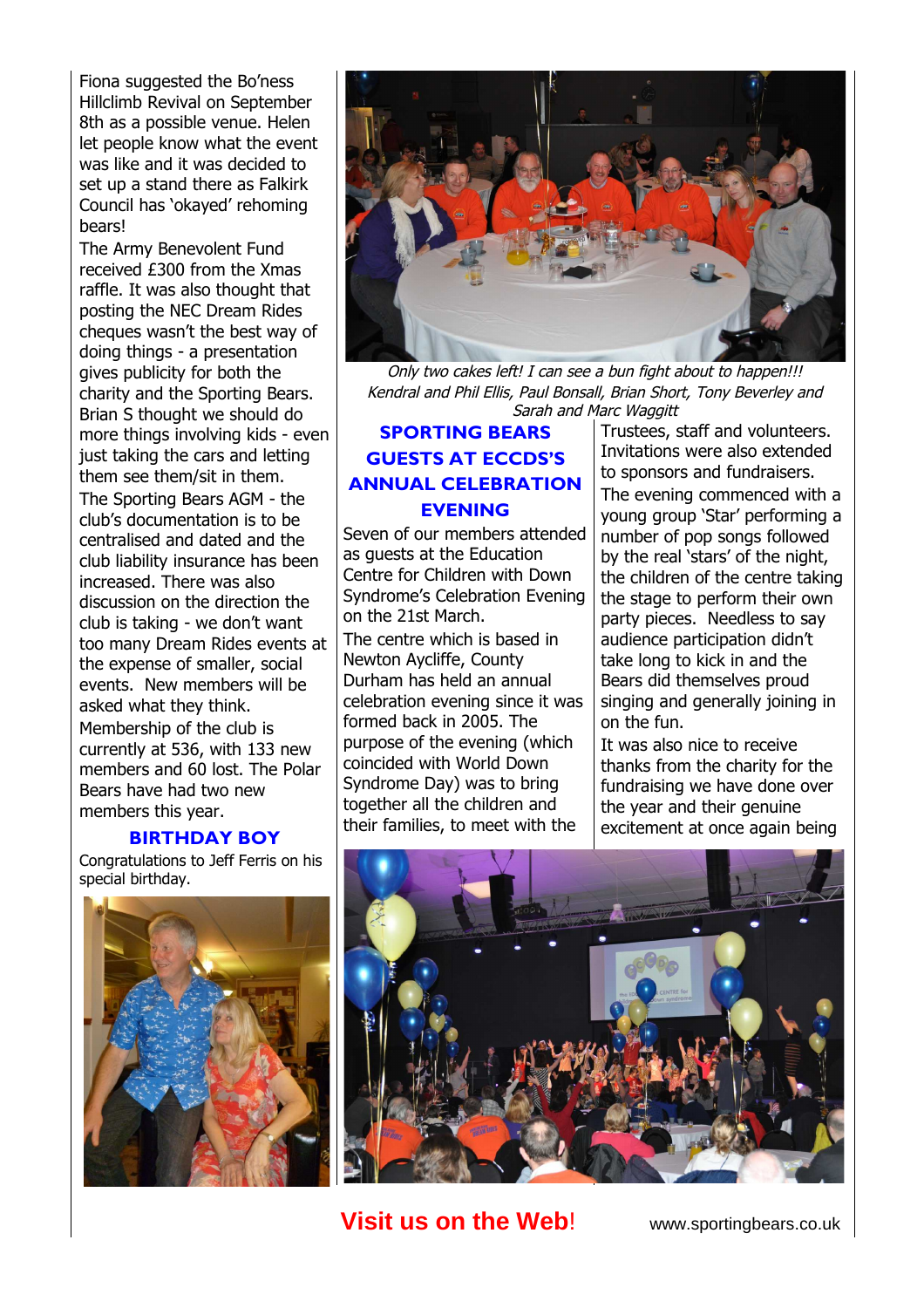treated to their own "Dream Rides" at the forthcoming event at Teesside Autodrome on Good Friday.

A great festive night and lots of happy smiling faces.

## Brian (Shorty) Bear **BO'NESS HILLCLIMB REVIVAL –**

#### **8 SEPTEMBER 2013**

At our February meeting the Polar Bears decided to take part in a new event at the end of our summer season – the Bo'ness Hillclimb Revival on Sunday 8 September.

The hillclimb track opened in 1934, and was the first true motor racing venue in Scotland. Prior to then, any motor sport events were held on public roads (until 1925) or on sand. The pre-war track was 800 yards long. The track length was extended in 1947 to a full half-mile (880 yards) and it remained basically unchanged from then until its closure in 1966. At that time, it was run by the Lothian Car Club, who then sought out a new venue and opened Doune, near Stirling, as a hill climb track in 1968.

In 2007, the owners of the old Bo'ness track decided to hold a reunion of drivers and other enthusiasts from those early days, and it was so popular with them, and with spectators and visitors, that it has continued and grown every year since. Bo'ness is a little town on the south shore of the River Forth, between the Forth and Kincardine Bridges, accessed from junction 3 of the M9 motorway. As well as the hillclimb track, the town also boasts an excellent steam railway, run by the Scottish Railway Preservation Society,



and also a motor museum. The event is centred around the hillclimb racing, and will include a variety of historic race cars, as well as a number of other classic and interesting cars. There will also be static displays, bands, and possibly a repeat of last year's aerobatics display.

Visit the Revival website at http://www.bonesshillclimb.org.uk for further details of any of these individual events. We will have a stand where we will be re-homing bears, big and small, in aid of children's charities. We are also planning to hold a teddy bears' picnic with food and fun for all the teddy bears and their carers. Over the day, there will be demonstration runs and cavalcades, which I hope we will be invited to participate in - so you might get a chance to show off your pride and joy on the move (and give those teddies a bit of a run at the same time). We also plan to take part in the spirit of the event by appearing in period dress. Yes I know, some of us dress like that all the time! Use your imagination - it's up to you!

Please come along for what promises to be an excellent event. Names please (and details of accompanying vehicle) to Andrew Carrie at [Andrew@acarrie.net.](mailto:Andrew@acarrie.net) I am still in discussion with the organisers about our arrangements, but I will forward more details to anybody interested, as soon as I hear.

#### **CHAS PRESENTATION**

Arranging a mutually convenient date, time and place made this a wee presentation with a difference. The date: Saturday 10 November; the time: 11.15ish; the place: the Farmers' Market on Castle Terrace in Edinburgh where CHAS had taken a stall for the morning. Those attending were Mike and Helen Webber, Andrew Carrie, Mike and myself and we all went up town on the No 11 bus, with the laddie Andrew being the only one not in possession of a bus pass so he had to pay a fare – both ways! We met with Kirsten Dugan who had just returned from getting a hand-warming cup of tea as the stand they had been allocated was at the windiest

# **See You Soon!** www.sportingbears.co.uk